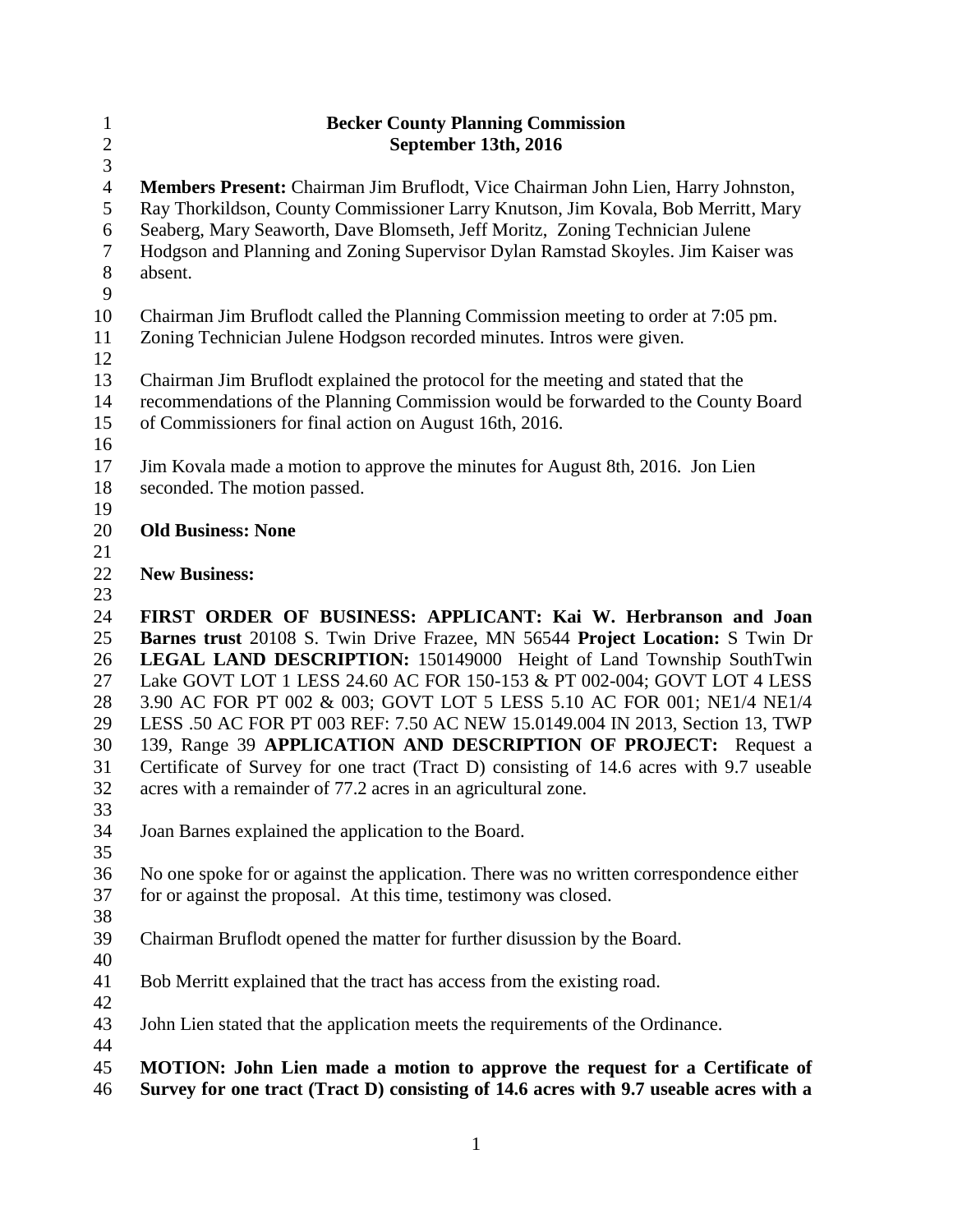**remainder of 77.2 acres in an agricultural zone due to the request meets the criteria of the Ordinance. Jim Kovala seconded the motion. All in favor. Motion carried.** 

 **SECOND ORDER OF BUSINESS: APPLICANT: Soo Pass Ranch, Inc.** P O Box 1227 Detroit Lakes, MN 56502 **Project Location:** 25526 Co Hwy 22 **LEGAL LAND DESCRIPTION:** 190315000 Lake View Township LOT 2 SW OF RWY LESS N 32 RDS W OF HWY; & 3.78 AC & LOTS 1 & 3 EX R/W, 1 AC W OF HWY & NE 10 AC OF LOT 1; & NE1/4 OF NW1/4, Section 16, TWP 138, Range 41 **APPLICATION AND DESCRIPTION OF PROJECT:** Request a Zone Change from Agricultural to Commercial for the first 150' along the east side of Hwy 59 for purpose of a Commercial sign.

 Bob Bliss explained the application to the Board. Bliss stated that a petition had been in earlier to put sign up and the Board of Adjustment approved this application. The state said that the area must be zoned commercial for the sign to be allowed.

John Lien asked if the intent was just for a sign in the area to which Bob said it was.

 Larry Knutson asked the length of the area along Hwy 59 to which Hodgson said approximately 1,200'.

 No one spoke for or against the application. There was no written correspondence either for or against the proposal. Ramstad Skoyles stated he had had a phone conversation

with Jim Uteke where Jim explained that the state would not approve a permit if just the

strip was rezoned instead of the whole parcel. He also stated that the application should

not state that it is for a comercial sign. At this time, testimony was closed.

Chairman Bruflodt opened the matter for further disussion by the Board.

 Bob requested the application as written and that they were not asking for the entire property to be rezoned. Discussion from the Board regarding commercial zone. Attorney for the applicant said to proceed. Jim asked if they would like to table the request. John Lien reminded the Board the same request was asked for and previously allowed for property north of this property and did not think this was an unreasonable request.

 **MOTION: Mary Seaberg made a motion to rezone Agricultural to Commercial for the first 150' along the east side of Hwy 59 for the purpose of a commercial sign due to the request is not detrimental to the area. Lien seconded. All in favor except Bob Merritt. Majority ruled with motion carried to approve.** 

 **THIRD ORDER OF BUSINESS: APPLICANT: Johanne Pardiac** 21168 Klein Road Detroit Lakes, MN 56501 **Project Location:** 21168 Klein Road **LEGAL LAND DESCRIPTION:** 080012000 Detroit Township SE1/4 OF SE1/4, Section 01, TWP 139, Range 41 **APPLICATION AND DESCRIPTION OF PROJECT:** Request an after the fact Conditional Use Permit for public horse boarding which includes riding in the indoor arena, an outdoor arena, training and riding lessons. In the future they would like to include horse therapy.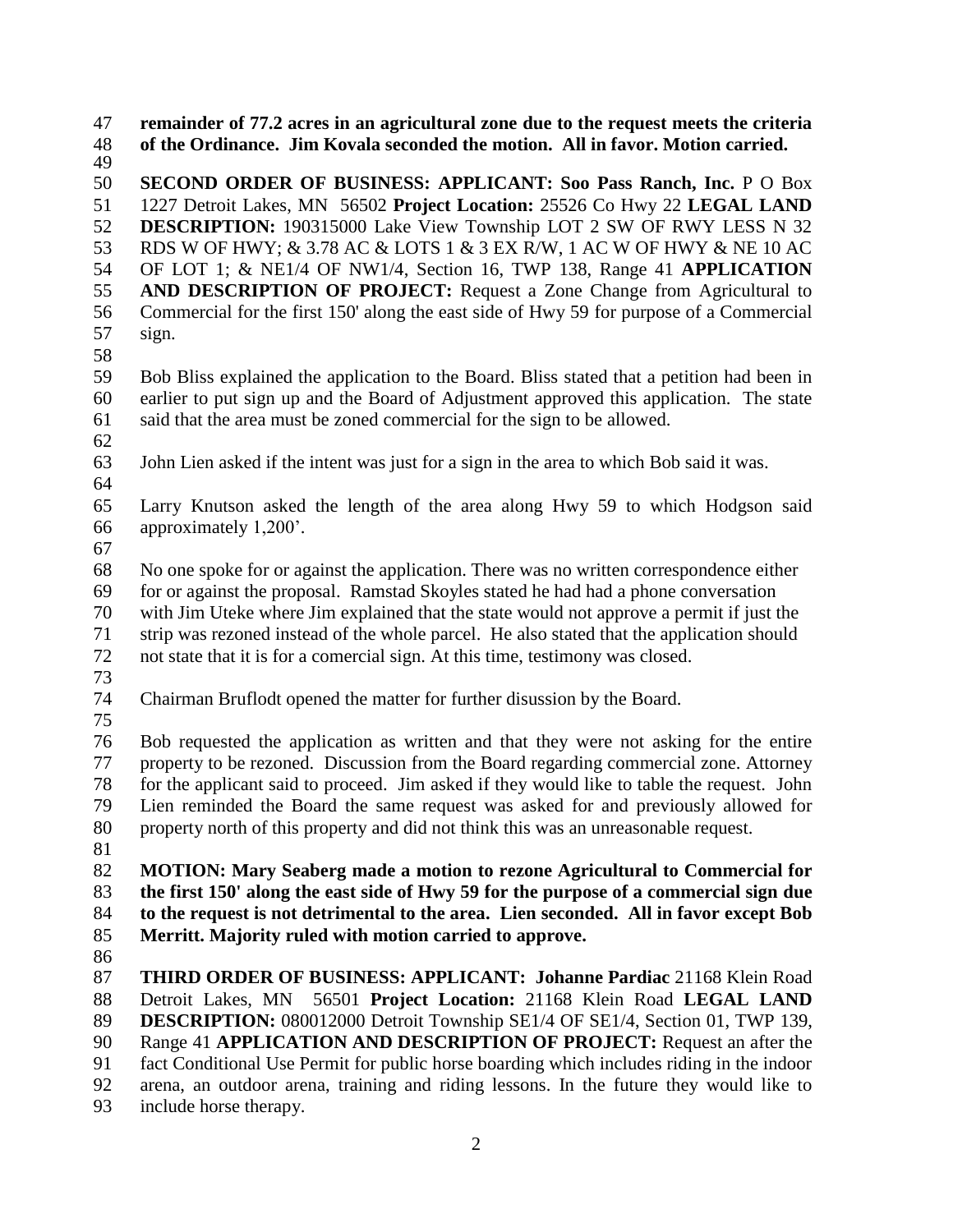Johanne Pardiac explained the application to the Board. Pardiac stated that this was a public horse boarding with an indoor riding arena, outdoor area, training, riding lessons and horse therapy. There would be no public sled riding on this property. They do boarding and train one horse at a time.

 No one spoke for or against the application. There was no written correspondence either 101 for or against the proposal. At this time, testimony was closed.

- 
- Chairman Bruflodt opened the matter for further disussion by the Board.
- 
- John Lien stated that area was a nice spot for the use.
- 

 **MOTION: Bob Merritt made a motion to approve the Conditional Use Permit for public horse boarding which includes riding in the indoor arena, an outdoor arena, training and riding lessons with future horse therapy due to the request is not detrimental to the area. Mary Seaberg seconded. All in favor. Motion carried.** 

 **FOURTH ORDER OF BUSINESS: APPLICANT: Steven Bolton** 34196 E. Boot Lake Road Park Rapids, MN 56470 **Project Location:** 34196 E. Boot Lake Road **LEGAL LAND DESCRIPTION:** 270181002 Savannah Township Boot Lake GOVT LOT 10 LESS S1/2 & E 772' OF N1/2., Section 32, TWP 142, Range 36 **APPLICATION AND DESCRIPTION OF PROJECT:** Request a Certificate of survey for one new lakeshore tract (Tract 1) consisting of 1.9 acres with 1.4 acres useable 118 lot area. The remainder lot Tract 2 will be 5.0 acres with useable of 4.2 acres. The request includes a zone change from Agricultural to Residential for both parcels.

 Steven Bolton explained the application to the Board. Bolton stated that he has owned the property for many years. The plan is to give the lot as a gift to the kids. Jim Kovala didn't see the house on the survey and had a discussion about the placement of the structures versus what was on the survey.

 No one spoke for or against the application. There was no written correspondence either for or against the proposal. At this time, testimony was closed.

Chairman Bruflodt opened the matter for further disussion by the Board.

- 
- 

Dave Blomseth stated that this application meets all the criteria of the ordinance.

 **MOTION: Dave Blomseth made a motion to approve the Certificate of survey for one (1) new lakeshore tract (Tract 1) consisting of 1.9 acres with 1.4 acres useable lot area. The remainder lot Tract 2 will be 5.0 acres with useable of 4.2 acres due to the request meets the criteria of the Ordinance. The approval included a zone change from Agricultural to Residential for both parcels. Ray Thorkildson seconded. All in favor. Motion carried.**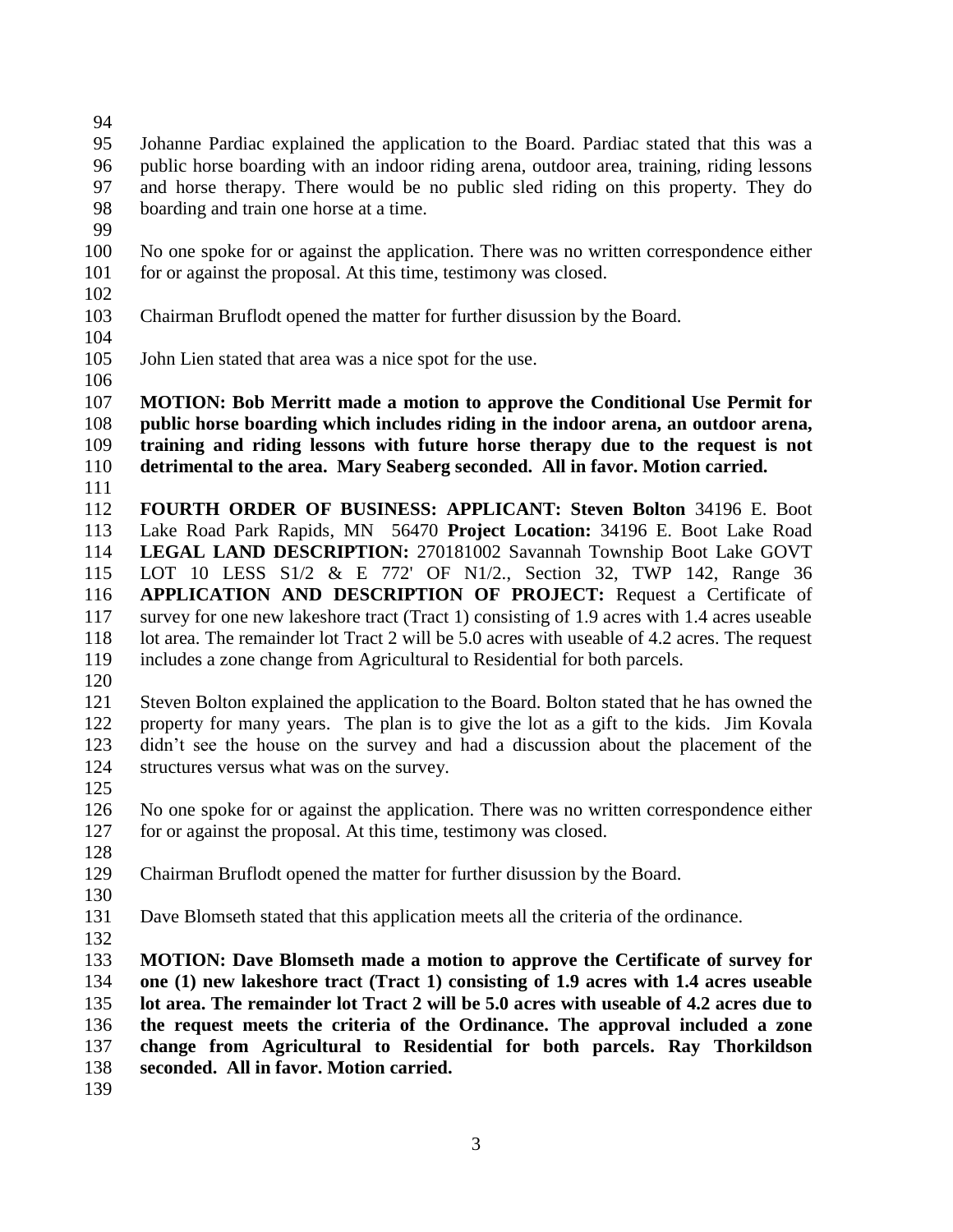**FIFTH ORDER OF BUSINESS: APPLICANT: Menno and Rebecca Schmucker** 40226 160th Street Frazee, MN 56544 **Project Location:** 40226 Co Hwy 39 **LEGAL LAND DESCRIPTION:** 150316000 Height of Land Township PT LOT 7 BEG 167.27' W OF MNDR COR #46, TH CONT W APPX 358', N 181.95', NW 147', E AL MNDR SHORE LIEF LK TO PT 92.12' NE OF POB, SW TO POB, Section 36, TWP 139, Range 39 **APPLICATION AND DESCRIPTION OF PROJECT:** Request a Conditional Use Permit to install and operate a sawmill to do custom sawing for a pallet building business. The request would include the use of a band sawmill for about 1 load of logs per week with the loading of lumber done with pallet jacks- no loaders in an Agricultural zone.

 Menno Schmucker explained the application to board. Schmucker stated that it would be a small mill for pallet operation with a band saw. He has an approved and paid for site permit for the structure. He would like to saw one load per week with no loader noise. John Lien asked if this application was in connection with the business approved last month which it was, he is about 3 miles away. The property was purchased with the plan for a sawmill as supplemental income to help with farm payments.

 Gail Alcott wished to forgo his letter and speak against the sawmill instead. He 159 suggested that the proposed sawmill would be 300 feet from home, that  $160<sup>th</sup>$  street is 160 small and very narrow township road and that the road  $\frac{3}{4}$  of a mile away,  $\frac{410^{th}}{5}$  street is even narrower. Mr. Alcott indicated that when working with Mr. Schmucker about moving his approach so that Mr. Alcott could continue pushing his snow across the road Mr. Schmucker refused. Mr. Alcott suggested a different location on the west side of the grove would be a better place than the proposed location and that Mr. Schmucker had already moved some dirt and it looks like a gravel pit. Roads aren't made for logging trucks and if you were to meet a truck there could be a problem. This would increase the traffic and the township won't repair the roads. Overall things have changed dramatically since Schmucker bought the property.

 John Lien asked if Alcott was aware of township regulations regarding disallowing the pushing of snow across road. Lien stated the point was that not having somewhere to 172 push snow is not a valid reason to deny the request.

 Joanna Alcott asked if all sawmills need permits, Jim Bruflodt did not know- they only need permits if the mill is for commercial use, if private not permit needed. Mrs. Alcott stated that there were 10 within the area. She then laid out her safety concerns regarding the road conditions during the spring due to the hill and ice.

 Schmucker informed the board that he put in a wide approach and he talked with Silverleaf Township who takes care of road and he spoke to them regarding the wider access/approach that was installed.

 Bob Merritt asked why the sawmill can't be placed in a location where it would be screened better. Schmucker indicated it was due to the loading dock that will be utilized for loading. Other area on property would be too slippery for trucks. Bob indicated that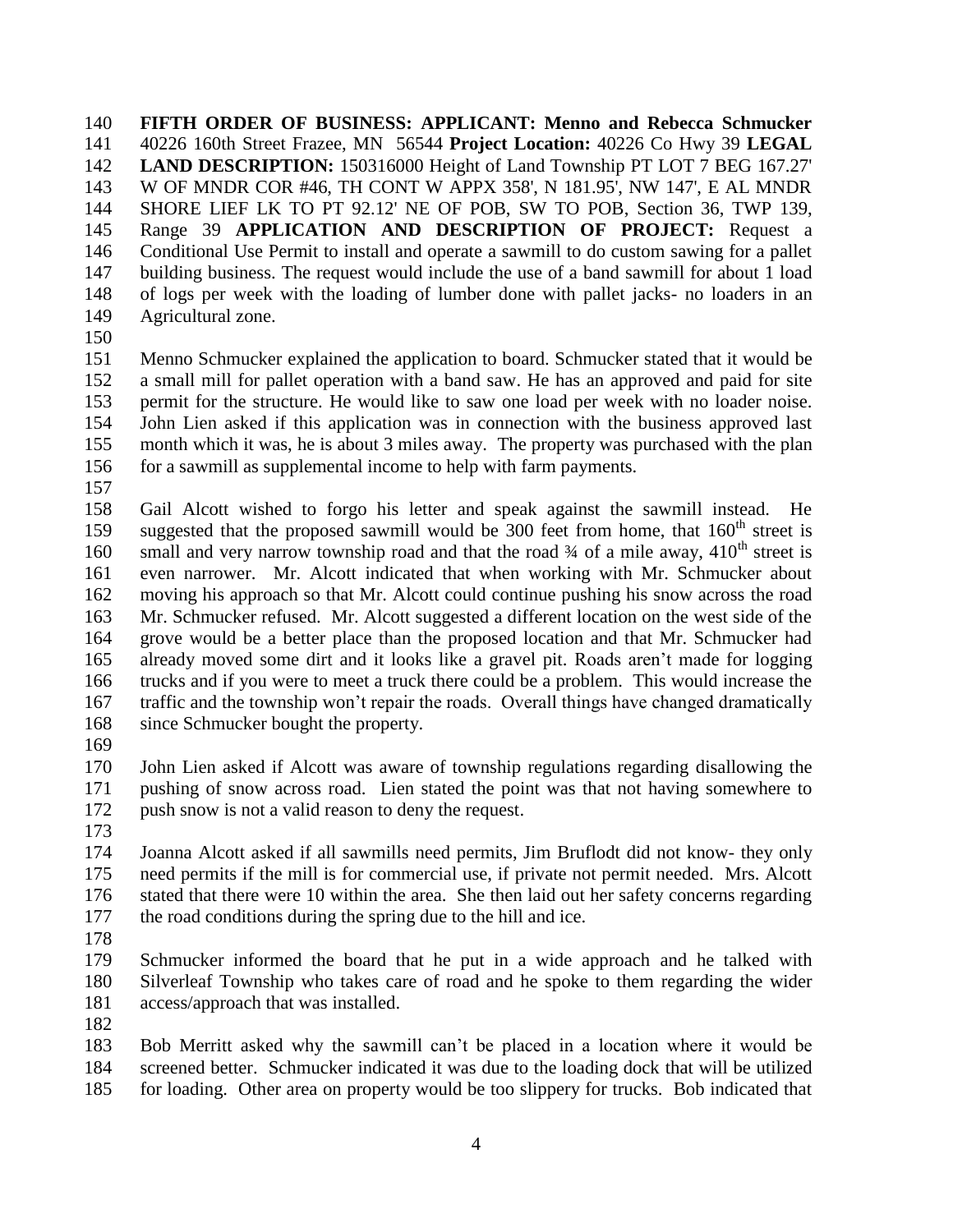- peace and quiet is important and asked if owner could accommodate concern of privacy,
- peace and tranquility. Bob suggested screening by moving to a more suitable location.
- Knutson asked about the load a week and how long one load would take to which Schmucher stated it would take 32-40 hours for one load of logs within a week.
- 

 Larry Knutson stated he felt uncomfortable supporting this as submitted and there is not the time for the Board to table the application for further information. John Lien stated he wanted to take a look at the property and Bob Merritt said it would impact the neighbor. Jim Bruflodt reminded the applicant that he can table the request and bring back at a different date with further information and/or ideas.

## **\*\*\*At this time the applicant Menno Schmucher chose to table his request until the next public hearing of October 11, 2016.**

 **SIXTH ORDER OF BUSINESS: APPLICANT: Jon Ewen Kemms Property, LLC** 15183 4th Street NE Mayville, ND 58257 **Project Location:** 38852 Ada Beach drive **LEGAL LAND DESCRIPTION:** 090078000 Eagle View Township Elbow Lake Lot 6, Section 12, TWP 142, Range 39 **APPLICATION AND DESCRIPTION OF PROJECT:** Request a Certificate of Survey for two tracts of land with Tract A 206 consisting of 56,100 +/- (useable area of 53,760 +/-) Tract B consisting of 49,100 +/-207 with a remainder of  $16.5 +/-$  and a Zone Change from Agricultural to Residential on all three pieces of property.

 Scott Walz on behalf of John Ewen explained the application to the Board. The owners are proposing two tracts with a remaining larger tract. There is an easement created for the smaller tracts. Gerry Schiller asked about the intent of the property owners. They indicated that the intent is to have a cabin each with the remainder just to share. The owners are fine with leaving the remaining tract agricultural due to a majority of the land is unbuildable. Thorkildson asked about the size of the lots and why they were not deeper. Scott pointed out that the driveway and electrical is already set up and that the lots were deep enough to meet the requirements.

 No one spoke for or against the application. There was no written correspondence either for or against the proposal. At this time, testimony was closed.

- 
- Chairman Bruflodt opened the matter for further disussion by the Board.
- 
- Lien stated the survey meets the criteria of the Ordinance.

 **MOTION: John Lien made a motion to approve a Certificate of Survey for two tracts of land with Tract A consisting of 56,100 +/- (useable area of 53,760 +/-) Tract B consisting of 49,100 +/- with a remainder of 16.5 +/- due to the request meets the** 

**criteria of the Ordinance. The request includes a Zone Change from Agricultural to**